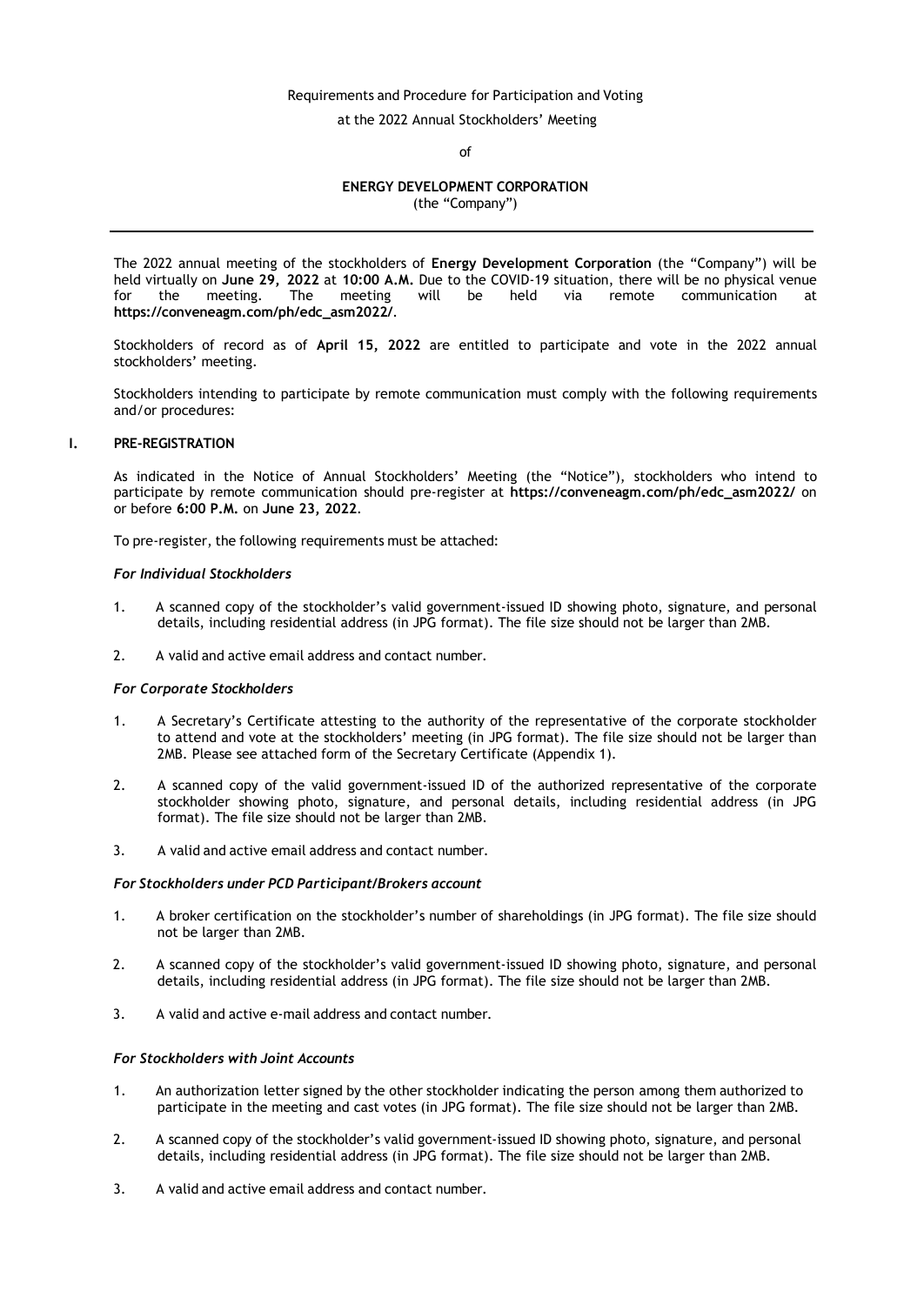Acceptable government-issued IDs include Driver's License, Passport, Unified Multi-Purpose ID, Professional Regulation Commission ID, Social Security System ID, Pag-Ibig ID, Senior Citizen ID, and Voter's ID.

Given the current COVID-19 situation, the Company will allow the use of electronic signature for the documents required to be submitted. Further, notarization requirement shall be dispensed with. However, the Company reserves the right to request additional information and require originally signed and notarized copies of the documents to be submitted at a later time. Please note that incomplete or inconsistent information may result in unsuccessful registration and will render the stockholder ineligible to participate in the annual stockholders' meeting.

## **II. REGISTRATION**

Successful registrants will receive an electronic invitation for the annual stockholders' meeting ("Electronic Invite") via their registered email addresses. The Electronic Invite will confirm their registration status and include a complete guide on how to access the annual stockholders' meeting portal: **[https://conveneagm.com/ph/edc\\_asm2022/](https://conveneagm.com/ph/edc_asm2022/)**.

Once the stockholder has accessed the portal, the stockholder will be asked to read the Data Privacy Agreement, End User Terms of Service, and Privacy Policy and confirm its agreement with all these and its consent to the processing of personal information before proceeding. The portal will include downloadable guides on how to join the meeting and cast votes *in absentia* or by proxy.

## **III. VOTING**

Qualified stockholders who have successfully registered for the meeting may cast their votes on the matters for approval and participate in the election of directors by voting *in absentia* or by proxy in accordance with the procedure set out below.

#### *Voting In Absentia (Electronic Voting)*

A stockholder may vote for the matters set out in the updated agenda through a secure online voting platform at **[https://conveneagm.com/ph/edc\\_asm2022/](https://conveneagm.com/ph/edc_asm2022/)** until **6:00 P.M.** on **June 23, 2022**, after which, the voting platform will be disabled. This platform may be reached by clicking on the link to the annual stockholders' meeting portal in the Electronic Invite or copying the link in the browser.

The online voting platform will contain the items for approval as indicated in the agenda set out in the Notice.

- 1. For items other than the election of directors, the stockholders shall have the option to vote: In favor of, Against, or Abstain.
- 2. For the election of directors, the stockholders have the option to vote his shares for each of the nominees, not vote for any nominee, or vote for one or some nominees only, in such number of shares as the stockholders prefers; provided that the total number of votes cast shall not exceed the number of shares owned multiplied by the number of directors to be elected. The system will automatically compute the total number of votes a stockholder is allowed to cast, based on the number of shares owned.

Once the stockholder finishes voting, he can proceed to submit the electronic ballot by clicking the "Submit" button. After the ballot has been submitted, the shareholder may no longer change the votes cast. This completes his voting *in absentia* (electronic voting) and the stockholder may now logout of the portal by clicking the "Logout" button.

A system-generated email confirmation will be sent to the stockholder once the vote has been recorded and validated.

## *Voting by Proxy*

A stockholder may execute the proxy form electronically by filing it up at **[https://conveneagm.com/ph/edc\\_asm2022/](https://conveneagm.com/ph/edc_asm2022/)**. Alternatively, a stockholder may download, fill up, and sign the proxy form found on **[https://conveneagm.com/ph/edc\\_asm2022/](https://conveneagm.com/ph/edc_asm2022/)**, and upload a scanned copy (in JPG format). The file size should not be larger than 2MB.